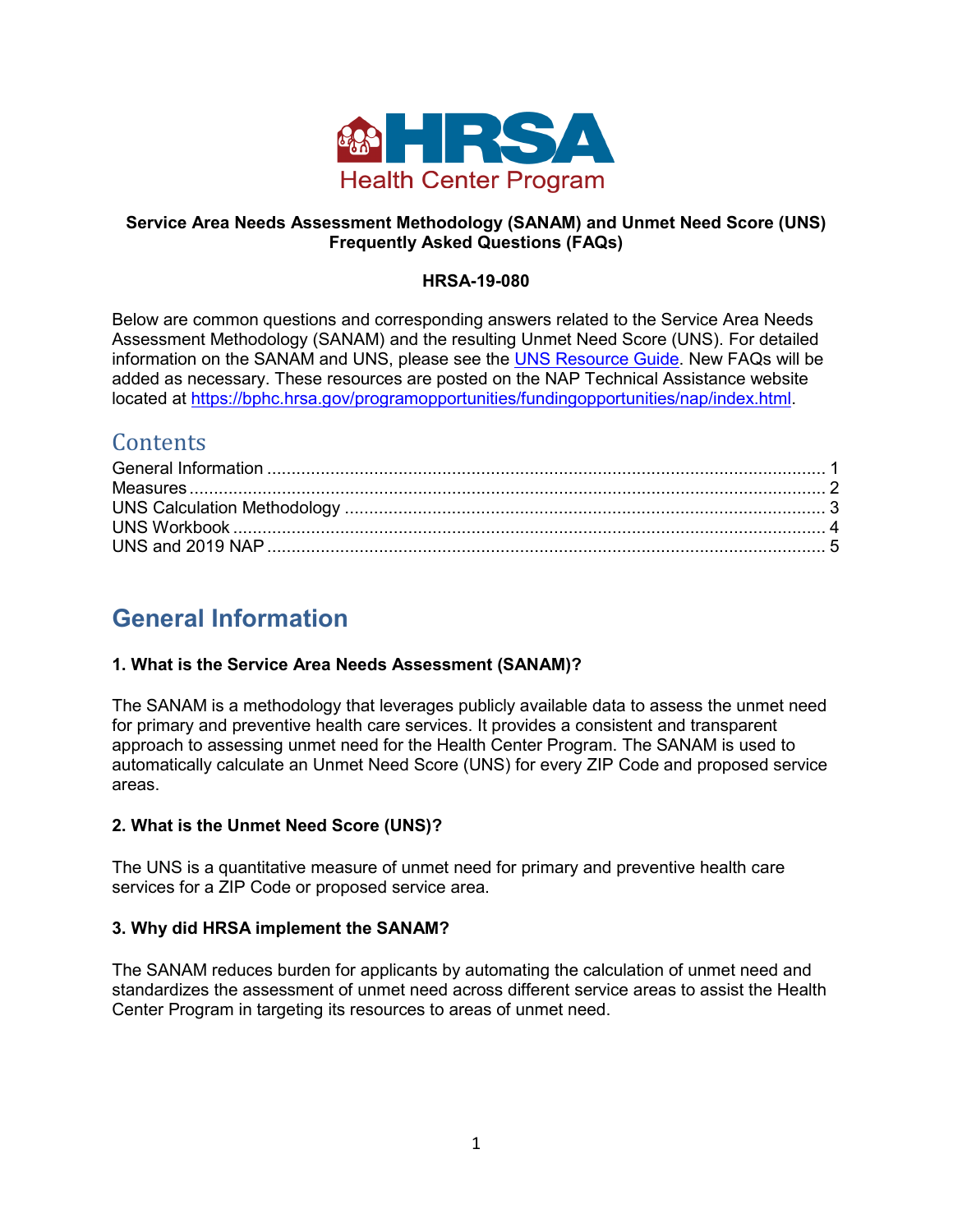## **4. How will HRSA use the SANAM in the New Access Point competition?**

HRSA is using the SANAM to generate an UNS for the proposed service area of each FY 2019 New Access Point (NAP) application. The UNS is also a criterion for High Unmet Need Area funding priorities. The UNS replaces the Need for Assistance (NFA) worksheet that was required in previous NAP funding opportunities.

## **5. How do I find the UNS for my proposed ZIP Codes/service area in my application?**

You can use the [UNS Workbook,](https://bphc.hrsa.gov/programopportunities/fundingopportunities/NAP/unmet_need_score_workbook.xlsx) available on the [NAP Technical Assistance website,](https://bphc.hrsa.gov/programopportunities/fundingopportunities/NAP/index.html) to calculate your UNS outside of your application. For the purposes of your application submission, the service area UNS will be calculated automatically based on the service area ZIP Codes entered on Form 5B of your application. The final service area UNS will be displayed on the Summary Page of your application.

## **6. How was the SANAM developed and tested?**

HRSA first performed an environmental scan that focused on understanding the Health Center Program's history and goals, the challenges with the NFA worksheet, and the impacts of these challenges. The environmental scan identified six measure domains and 79 measures frequently used by other authoritative needs assessments and cited in peer-reviewed literature relevant to population health-related service area need. HRSA built and tested four prototypes and presented the findings to Health Center Program stakeholders. Based on stakeholder feedback, HRSA selected a model consisting of 24 weighted measures that emphasize the determinants that shape lack of access to primary and preventive health care and the disparities in health status and determinants that are especially relevant to Health Center Program populations and other underserved communities.

HRSA plans to evaluate the effectiveness of the SANAM and resulting UNS using the data from the NAP funding opportunity. As appropriate, HRSA will refine the methodology for calculating Unmet Need Scores to ensure it effectively meets its intended goal of ensuring that HRSA resources are targeted to areas of highest need.

For more information on the SANAM development process, see the [UNS Resource Guide,](https://bphc.hrsa.gov/programopportunities/fundingopportunities/NAP/uns_resource_guide.pdf) Appendices A and B. For more information on prototype testing and selection, see the [UNS](https://bphc.hrsa.gov/programopportunities/fundingopportunities/NAP/uns_resource_guide.pdf)  [Resource Guide,](https://bphc.hrsa.gov/programopportunities/fundingopportunities/NAP/uns_resource_guide.pdf) Appendix C.

## <span id="page-1-0"></span>**Measures**

## **7. What measures are used in the SANAM?**

The SANAM includes 24 measures that fall under the categories of health determinants and health status. The measures are weighted to reflect the measure's relative importance to the Health Center Program for estimating unmet need for primary and preventive health care services. For details on the measures and data sources, refer to Sections 2 and 3 of the UNS [Resource Guide.](https://bphc.hrsa.gov/programopportunities/fundingopportunities/NAP/uns_resource_guide.pdf)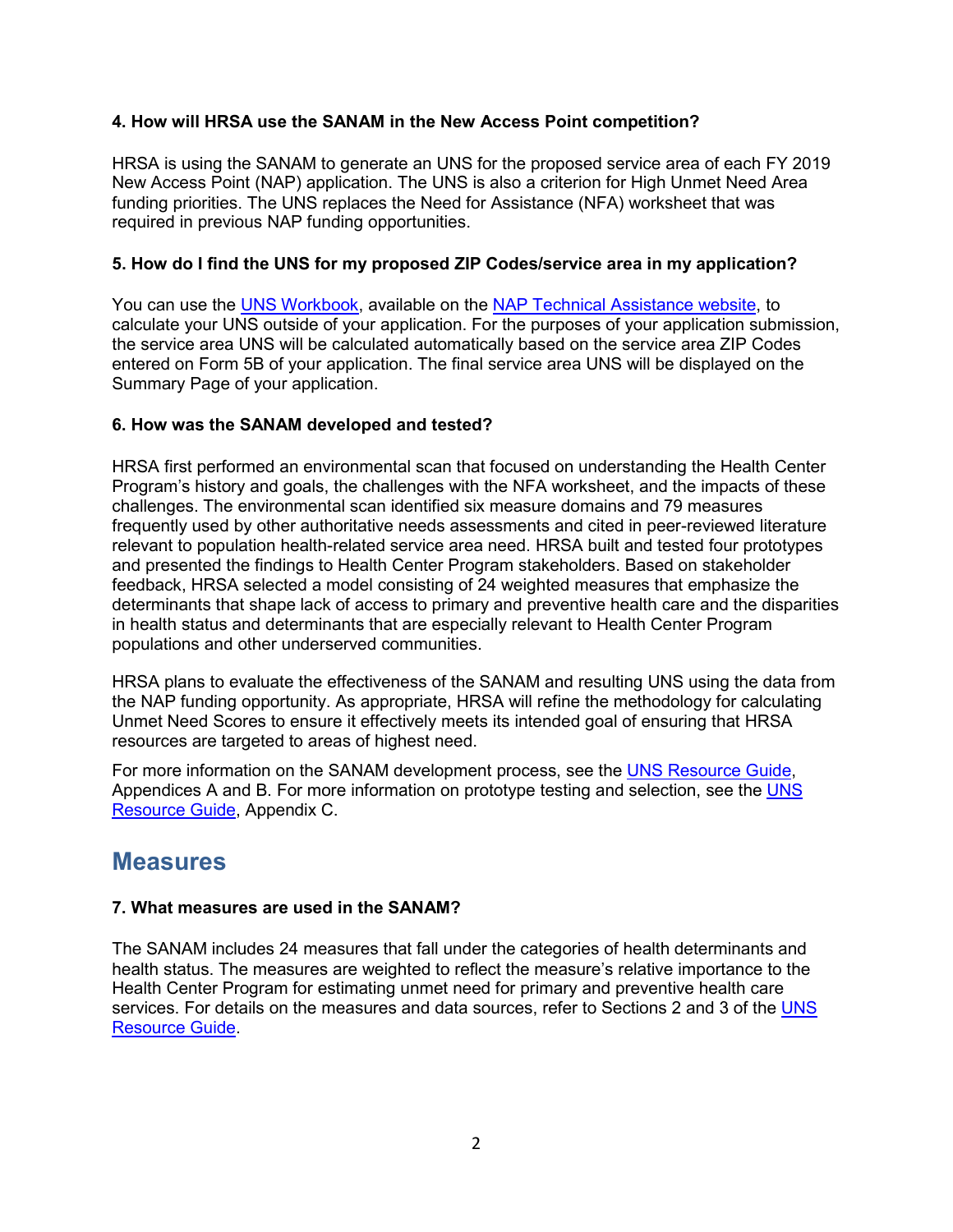## **8. Are there measures in which a higher measure value would indicate less need?**

Yes. For the following three measures, higher measure values indicate less need:

- Associate Degree or Higher
- Health Center Penetration
- Pap Smear Screening

#### **9. How does the UNS take into account those applicants that serve homeless or other statutorily mandated special populations?**

The measures in the SANAM reflect the determinants that shape lack of access to primary and preventive health care and the disparities in health status and determinants that are especially relevant to populations and underserved communities that are most in need of Health Center Program services. As part of the development process, HRSA evaluated the impact of the SANAM on health centers that serve statutorily-defined special populations (i.e., migrant and seasonal agricultural workers, homeless, residents of public housing). Testing indicated that the SANAM did not result in any statistically significant differences between health centers serving special populations relative to other applicants. HRSA plans to re-evaluate the effectiveness of the UNS using the data from the NAP funding opportunity and will continue to take into account the impact on statutorily-defined special populations.

#### **10. Does the SANAM include a provider availability measure?**

While collaboration with other providers is an essential part of the NAP application, the SANAM does not currently include a provider availability measure.

## **11. Does the SANAM apply to the U.S. Territories and the Freely Associated States?**

Yes. However, differences in availability of data necessitated the development of UNS calculations specific to Puerto Rico, the other U.S. Territories, and the Freely Associated States. For more information, refer to [Appendix D of the UNS Resource Guide.](https://bphc.hrsa.gov/programopportunities/fundingopportunities/NAP/uns_resource_guide.pdf)

# <span id="page-2-0"></span>**UNS Calculation Methodology**

#### **12. I am proposing to add more than one site in my NAP application. Will an UNS be calculated for each individual site?**

No, only one service area UNS is calculated for each application based on the combined service area ZIP Codes for all sites proposed in your application.

#### **13. Do we use the ZIP Code with the highest UNS as our final reported score?**

No. The UNS is calculated automatically in your NAP application based on the ZIP Codes for your proposed service area entered in Form 5B.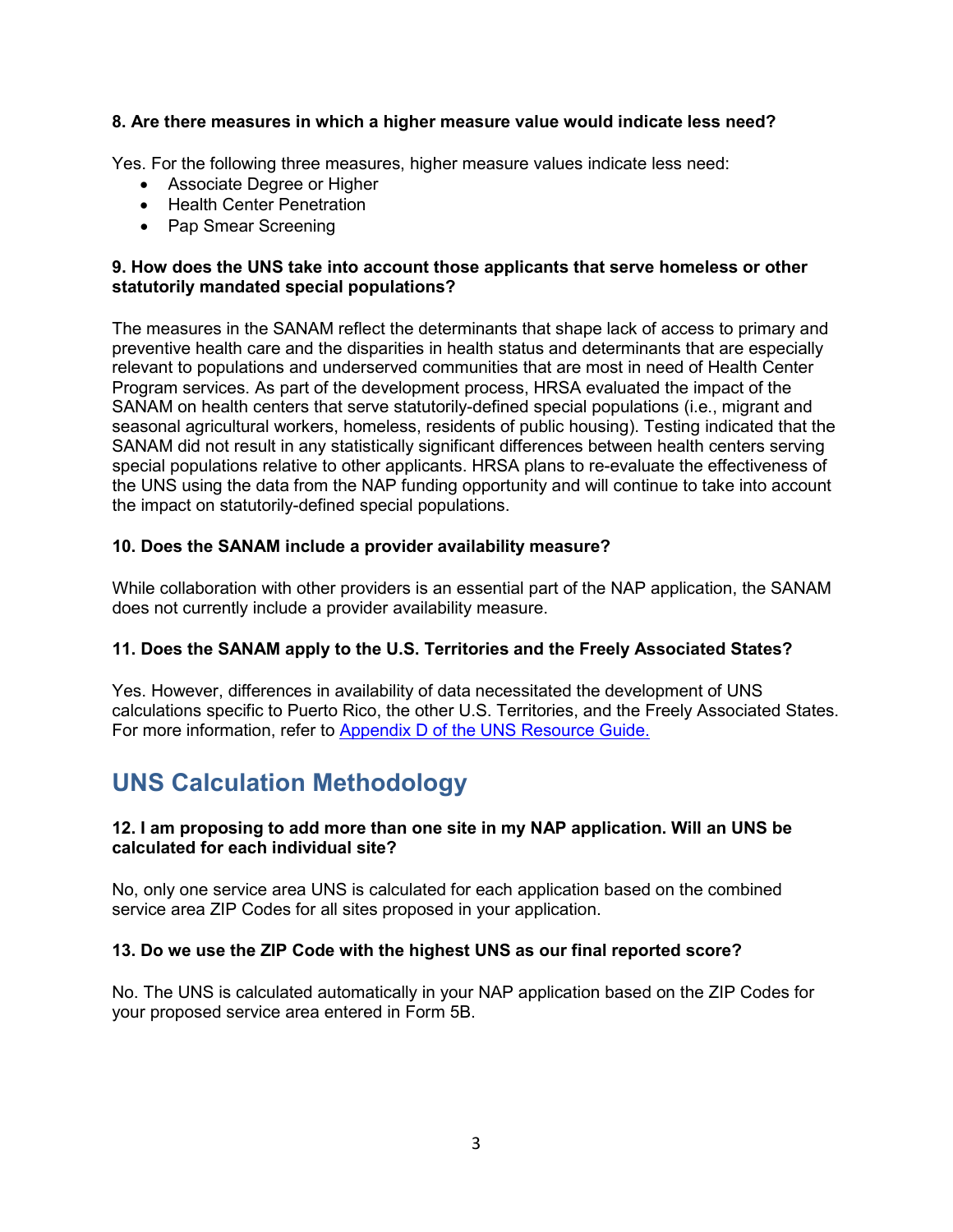### **14. For the calculation of the service area UNS, does the population-based weighted average disadvantage those health centers located in rural areas?**

No. The population-based weight is based on the total population of the applicant's proposed service area. Each ZIP Code UNS is multiplied by the ratio of the ZIP Code's population to the total population of the service area; the service area UNS is the summation of the populationbased weighted ZIP Code UNS.

# <span id="page-3-0"></span>**UNS Workbook**

## **15. What is a ZCTA and how does it relate to a ZIP Code?**

ZCTA stands for ZIP Code Tabulation Area and is a construct of the U.S. Census Bureau to represent U.S. Postal Service Zip Code Service Areas. A ZCTA may encompass more than one ZIP Code. To calculate the UNS, ZIP Codes are converted to ZCTAs using the Uniform Data System (UDS) Mapper [ZIP Code to ZCTA Crosswalk.](https://www.udsmapper.org/zcta-crosswalk.cfm)

#### **16. In the UNS Workbook, there are two numbers reported in the cells that contain the measure results. What is the difference between the numbers with and without parenthesis?**

The UNS Workbook shows the corresponding measure values that make up the UNS. Columns K through AO provide the values and the percentiles for the measures used in calculating the ZCTA UNS. The value of the measure as downloaded from the data source appears first, followed by the percentile in parenthesis.

## **17. In the UNS Workbook, why do measures in my service area say "Not Applicable?"**

Due to data availability limitations, different sets of measures are used for the U.S., U.S. Territories, and Freely Associated States. If a measure appearing in columns K through AO is not included in the set of measures used to generate a ZCTA's UNS, the message "Not Applicable" will appear in the measure column. For example, if the ZCTA is in the U.S., the message "Not Applicable" will appear for all the measures that are exclusive to the Freely Associated States or U.S. Territories. For more information on all measures, see the [UNS](https://bphc.hrsa.gov/programopportunities/fundingopportunities/NAP/uns_resource_guide.pdf)  [Resource Guide.](https://bphc.hrsa.gov/programopportunities/fundingopportunities/NAP/uns_resource_guide.pdf)

## **18. In the UNS Workbook, what does "Not Available" mean?**

The message "Not Available" will appear in the columns for any measures in which the data is unavailable for a ZCTA.

## **19. In the UNS Workbook, what does "No ZCTA Found" mean?**

No ZCTA Found means that there is no ZCTA that corresponds to the ZIP Code entered in the UNS Workbook.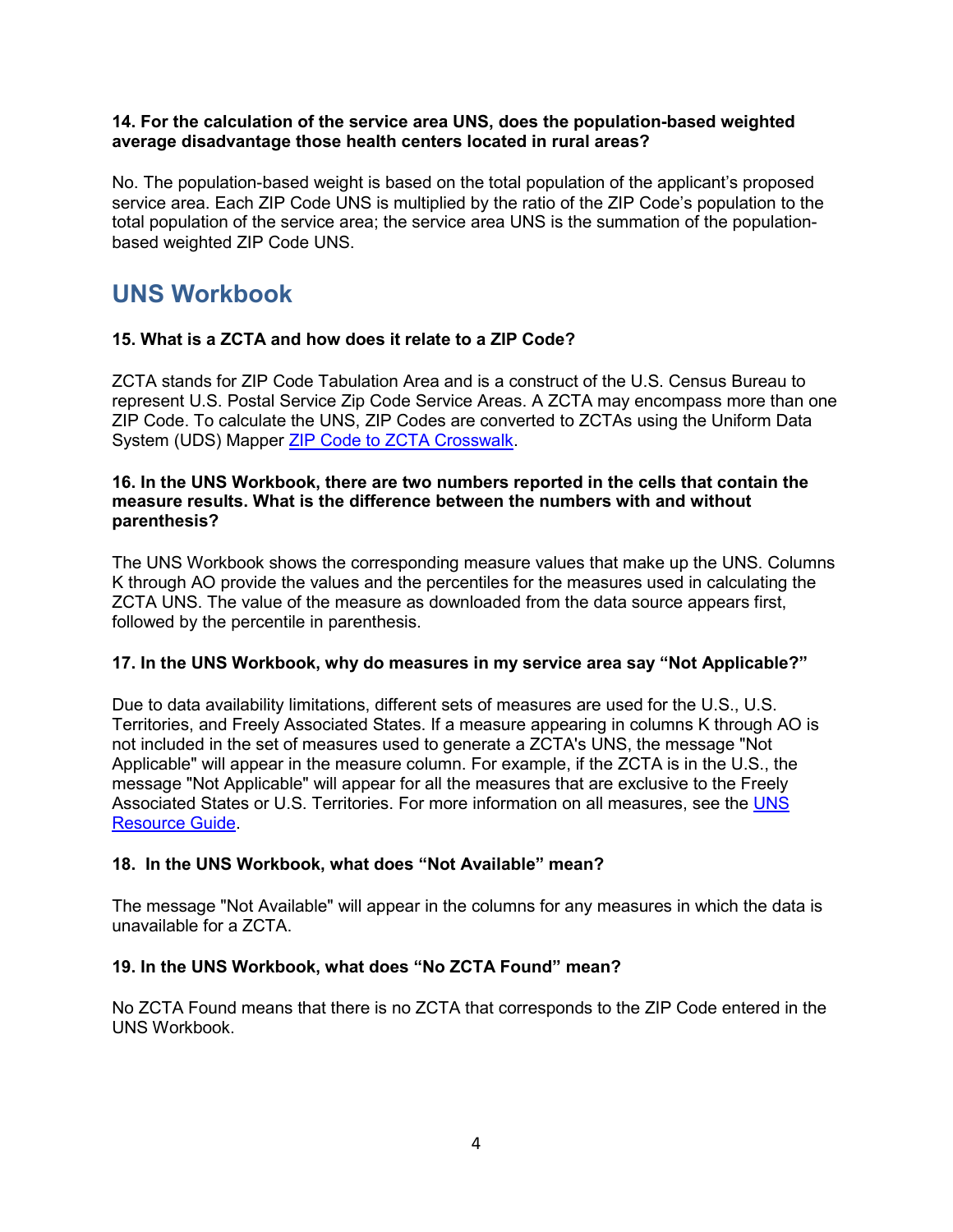## **20. In the UNS Workbook, what does "ZCTA Not Scorable" mean?**

If a ZCTA cannot be scored either because critical measures are missing or the ZCTA has zero population, the message "ZCTA Not Scorable" will appear. You can include any ZIP Code within the proposed service area, but a "Not Scorable" ZIP Code will not be factored into the final service area UNS.

#### **21. In the UNS Workbook, what does "Not included" mean?**

The message "Not Included" will appear for each measure in a row that is excluded from the service area UNS calculation. This occurs when the ZCTA is already listed or not scorable (i.e., for rows in which "Valid" does not appear in column C)

## <span id="page-4-0"></span>**UNS and 2019 NAP**

#### **22. How is the UNS used in the 2019 NAP application?**

The UNS represents 20 of 30 total Need points in the NAP application score. The UNS complements the Project Narrative description of need that makes up the remaining 10 points.

#### **23. I don't agree with the UNS for my ZIP Code. What can I do to change it?**

The UNS cannot be contested or changed. In addition to the UNS, you have the opportunity to describe the unique access issues and other factors associated with unmet need that experienced by the target population in the Project Narrative of your NAP application.

#### **24. Clarified! At what point in time is HRSA using Health Center Program site data to make a determination of the "hot spots?"**

"Hot spots" are ZIP Codes with UNS scores of 35 or greater that have no health center service site and the Health Center Penetration of the low-income population is 5% or less. HRSA is using site data as of January 2, 2019 to determine if a health center service site exists in a ZIP Code for the determination of the "hot spots."

#### **25. The UNS for the ZIP Code of my proposed site is greater than 35. Why isn't it listed as a "hot spot"?**

The ZIP Code will not be listed as a "hot spot" if there is a current health center service delivery site located within that ZIP Code and/or the Health Center Penetration of the low-income population is more than 5%.